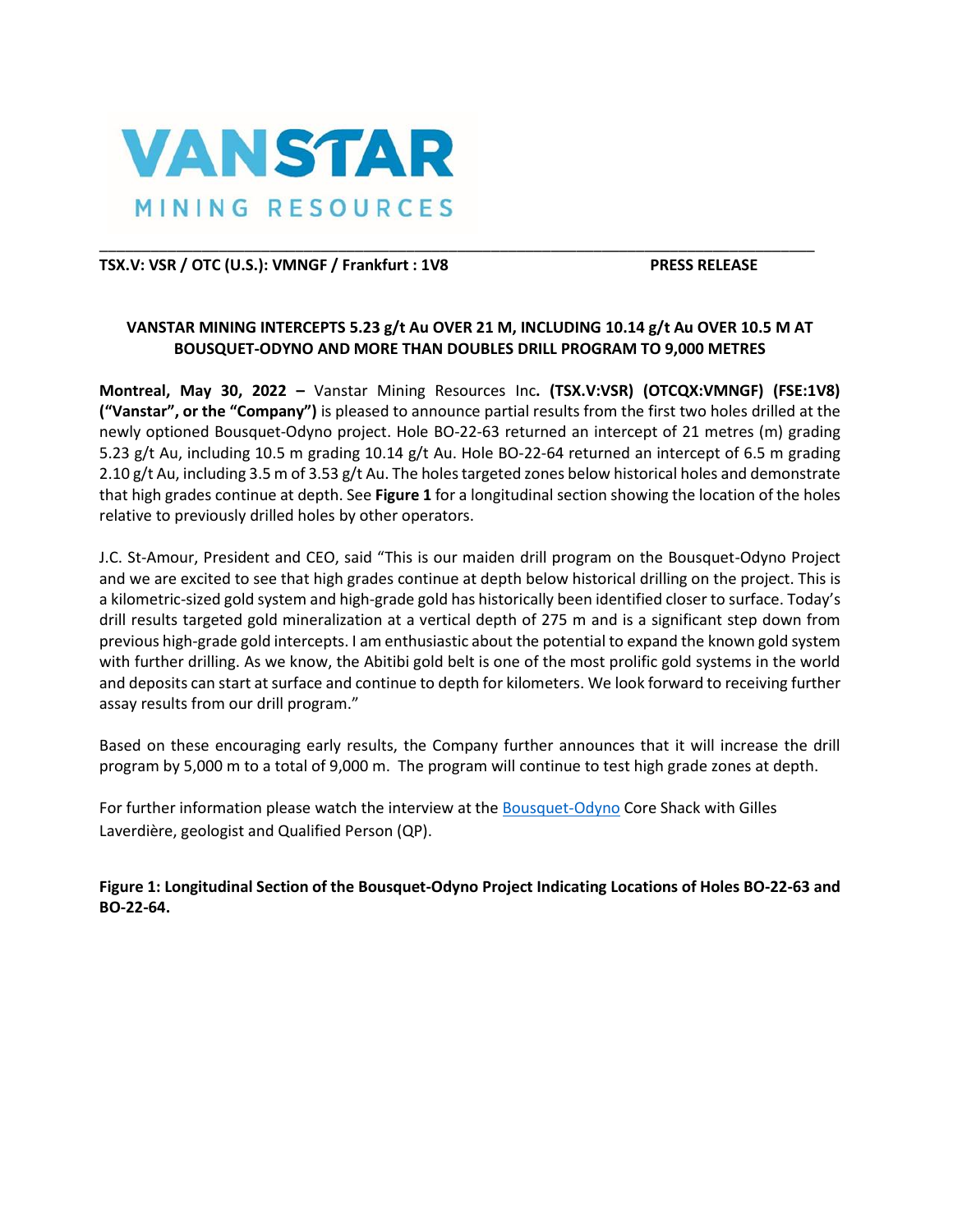

### **Table 1: Preliminary Results from the 2022 Bousquet-Odyno Drill Program**

| Hole No.   | From  | To    | Interval | Au    | Metal     |
|------------|-------|-------|----------|-------|-----------|
|            |       |       |          |       | Factor    |
|            | (m)   | (m)   | (m)      | (g/t) | $(g/t*m)$ |
| BO-22-63   | 301.0 | 322.0 | 21.0     | 5.23  | 109.83    |
| -including | 308.5 | 319.0 | 10.5     | 10.14 | 106.47    |
| BO-22-64   | 104.0 | 110.5 | 6.5      | 2.10  | 13.65     |
| -including | 106.0 | 109.5 | 3.5      | 3.53  | 12.36     |

**Table 2: Drill Hole Information 2022 Bousquet-Odyno Drill Program**

| Hole No. | Easting |         | Northing   Elevation   Azimuth |       | Dip | Length |
|----------|---------|---------|--------------------------------|-------|-----|--------|
| BO-22-63 | 678417  | 5344358 | 357                            | 350.0 | -70 | 340    |
| BO-22-64 | 678547  | 5344521 | 356                            | 349.9 | -70 | 377    |

# **Qualified Person**

Mr. Gilles Laverdière, P.Geo, consultant geologist and qualified person under NI 43-101 has read and approved this press release.